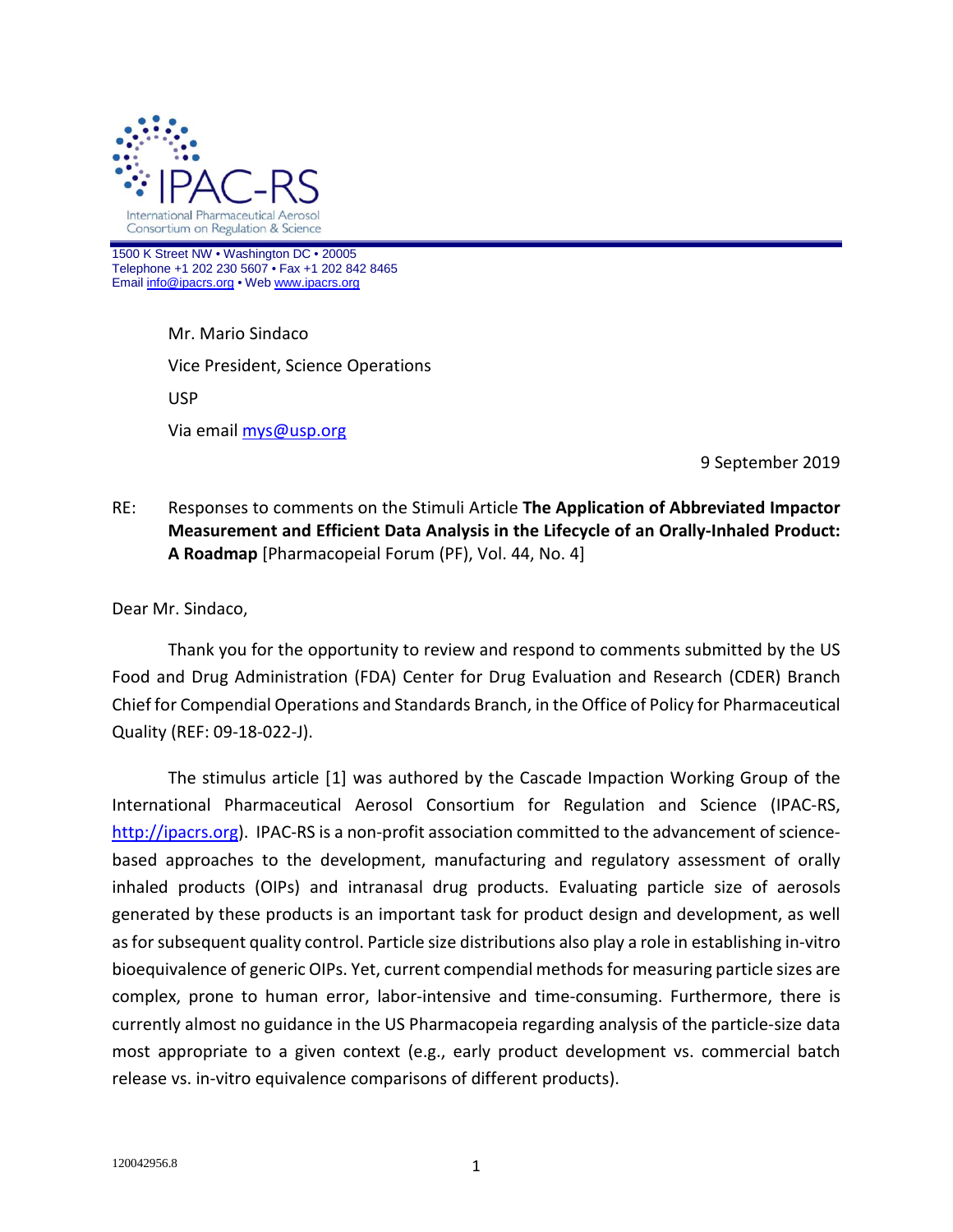The stimulus article [\[1\]](#page-0-0) explained how Abbreviated Impactor Measurement (AIM) and Effective Data Analysis (EDA) could be used to streamline particle-size measurements and context-appropriate data analysis. Both AIM and EDA concepts had been thoroughly researched through theoretical and experimental work, extensively reported on through peer-reviewed publications and in scientific conferences over a number of years starting in the mid-2000s, and have been used by experts in the field both among IPAC-RS member companies and the wider community.

Including AIM and EDA options would strengthen the US Pharmacopeia and would provide much-needed guidance to newcomers in the field.

IPAC-RS recognizes, however, that the practical and technical details of particle-size testing and data analysis may require a focused discussion of all interested stakeholders to be fully understood and appropriately applied. We are pleased, therefore, to provide detailed responses to the comments in the FDA/CDER letter referenced above. Furthermore, we encourage USP to convene a public meeting with participation of FDA, IPAC-RS, and other scientists and regulatory professionals, as a way to clarify any misunderstandings, facilitate wider adoption and standardization of AIM and EDA in appropriate situations (as explained in the stimulus article), and thereby to modernize pharmacopeial approaches to particle-size evaluation of orally inhaled products.

We looks forward to further dialogue with you and FDA CDER, including not only representatives from the Compendial Operations and Standards Branch but also those in CDER who review applications for brand-name and generic OIPs (New Drug Applications and Abbreviated New Drug Applications) and those who conduct research of in-vitro and quality control methods for pharmaceutical aerosols.

Sincerely,

[SIGNATURE edited]

Svetlana Lyapustina, Ph.D., IPAC-RS Secretariat

C<sub>c</sub>:

Adrian Goodey, Ph.D., Cascade Impaction Working Group Chair Paul Atkins, Ph.D., IPAC-RS Board of Directors Chair Kahkashan Zaidi, Ph.D., Principal Scientific Liaison, General Chapters, Science Division, USP, [KXZ@usp.org](mailto:KXZ@usp.org)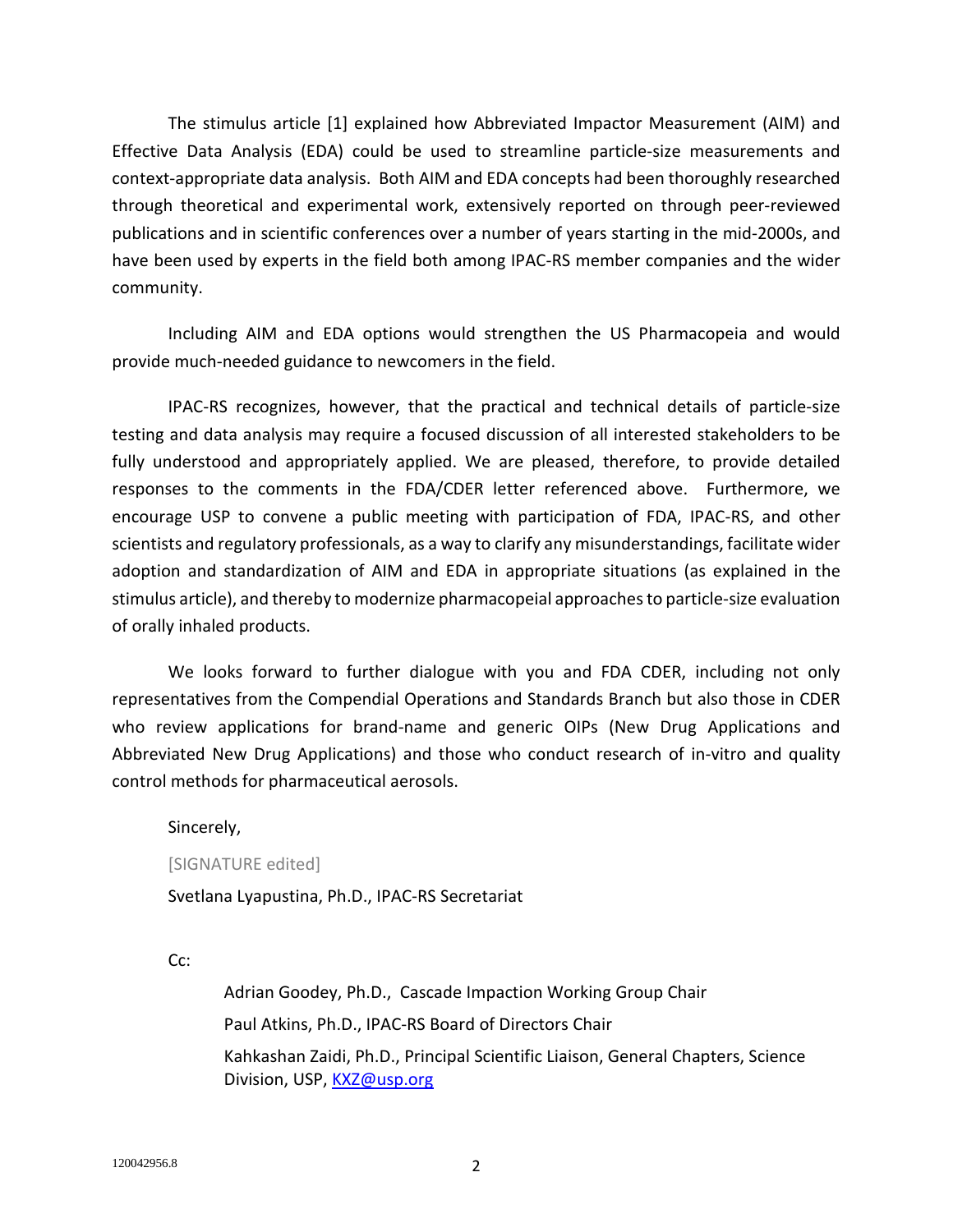### **1. In the INTRODUCTION,**

**a. TABLE 1 indicates that the applicability of AIM for product registration and commercial production in product QC is high. Current agency thinking is that the full resolution of APSD data is required for product registration and release/stability of commercial batches. Additionally, considerable evidence is needed before AIM could be considered for product registration, or QC. Therefore, we recommend that the applicability of AIM be changed to low for product registration and commercial production in product QC.**

**Response:** We respectfully disagree with the Agency's comment that the applicability of AIM for product registration and/or QC is "Low". We understand that the Agency's current position is that registration and QC APSD data be collected using a "full resolution" CI and that the individual stage recoveries be combined to yield 3-4 groupings for control purposes. However, the aim of our stimulus article was, and is, to articulate how and when to best leverage the advantages offered by both AIM alone and AIM in combination with EDA during the lifecycle of an OIP.

At the outset, we would like to make clear that we are not proposing that AIM/EDA would simply replace all use of current CI-based measurement practices. As stated in the text of the Stimulus Article, we see significant opportunities for AIM *both* early in development (e.g., to facilitate formulation screening), and also for AIM/EDA in the QC setting, where APSD testing is performed solely for the purpose of making batch disposition decisions. We acknowledge the value and utility of using full-resolution CI techniques to *characterize* the APSD during development. However, it is critical to understand the distinction between these two different tasks: *characterization* (as needed during development) and *batch disposition* (as needed in the QC environment).

A considerable body of evidence has been published during the past decade explaining the theory and practice of AIM/EDA, and, importantly, consistently demonstrating the superiority of AIM/EDA over stage grouping metrics derived from conventional CI methods, for making batch disposition decisions in the QC environment.

Our position is that the conventional CI always offers value during product development, and, in addition, this configuration should be retained as an option to investigate OOS or OOT results in the QC environment. However, we maintain that, as a primary QC test, use of a conventional CI does not offer any additional value relative to AIM/EDA. This position has been carefully developed, and is by now is supported by a number of peerreviewed publications. In particular, I would refer you to two key articles, the first focusing on the apparatuses, the second focusing on the metrics.

The first article [[2](#page-10-1)] reports results from a rigorous, multi-laboratory experiment which ultimately demonstrates that an AIM apparatus is sufficiently sensitive to changes in the APSD of an OIP, that it can be used to make batch disposition decisions just as well as can a full-resolution CI. In this particular study, the OIP was a commercially available albuterol pMDI, the full-resolution impactor was an Andersen CI, and the AIM apparatus was a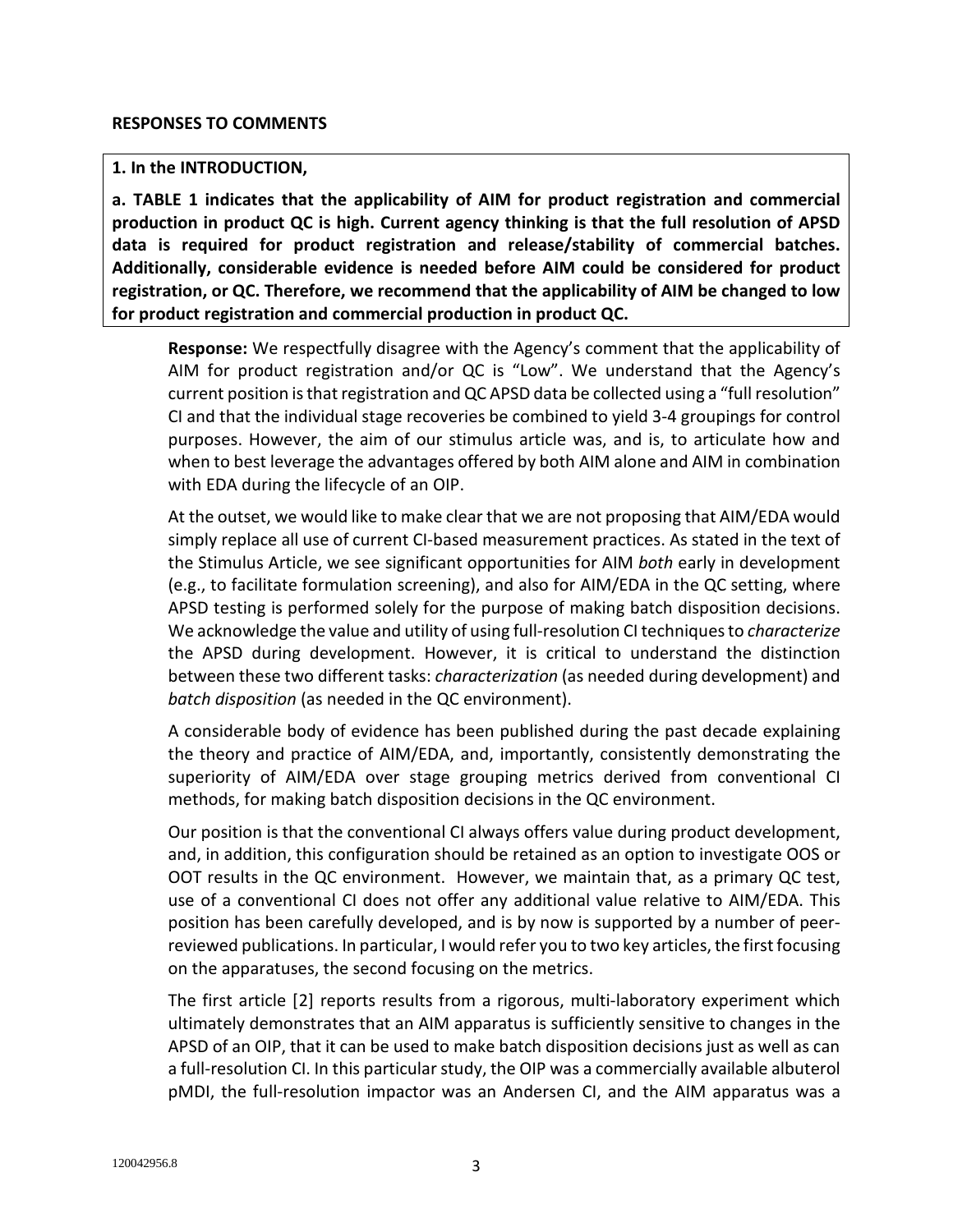reduced Andersen CI, both configured for measurements at 28.3 L/min. In summary, this work refutes the notion that data from more CI stages improves the ability to detect changes in the underlying APSD. We recognize that this example, by itself, does not ensure that all AIM methods are appropriate or adequate for control of all OIPs. As with any analytical method, the sponsor would need to demonstrate the suitability of a specific AIM method for control of an individual product.

<span id="page-3-0"></span>The second article [[3\]](#page-10-2) focuses on the performance of stage grouping metrics vs. that of the EDA metrics for making batch disposition decisions. This exercise draws on a large database of APSD release and stability data from OIPs marketed by IPAC-RS member companies. The product identities were and are still blinded from members of the CI Working Group, and all the data were collected using conventional, full-resolution impactors. The conclusions of this work are clear and compelling: relative to the EDA metrics, the multiplicity introduced by using three stage groupings to control an APSD *increases risk to the consumer* (i.e., increased likelihood of releasing a batch inappropriately) *and increases risk to the producer* (i.e., increases the likelihood of rejecting a batch unnecessarily). The harm associated with increasing risk to the patient presumably needs no further discussion. It is worth considering, however, that the increased risk to OIP producers from unnecessary batch rejection also impacts patients as it ultimately hampers efforts to reduce costs and increase availability.

We appreciate that these references are dense, highly technical texts. While this level of detail is unavoidable if the analyses are to be conducted in a scientifically defensible manner, we do recognize that the complexity of the subject matter may limit the accessibility of the work. In an attempt to mitigate this limitation, our group has created a publicly available online tutorial comprised of narrated slide decks covering numerous aspects of CI theory and practice [[4](#page-10-3)]. Module 5.2 of the tutorial focuses on the performance comparison of stage groupings vs. EDA (reference 2), and is intended to serve as a companion to the peer-reviewed article.

**b. TABLE 2 (3) AIM Alone states "Sufficient for making decisions in QC setting…". Based on current agency thinking, full resolution of APSD data is needed for QC testing of commercial OIP.**

### **Response:**

As articulated in our response to comment 1a, we respectfully disagree with the Agency's position regarding the relative utility of AIM vs. full resolution CI for commercial QC.

It is also pertinent to appreciate that the Agency actually does not currently require full resolution APSD data for commercial QC testing, as stated above. Rather, in our experience, batch disposition decisions for the US market are made using stage grouping metrics. These groupings represent a considerable reduction in the resolution of the APSD from about 8 points down to 3-4 groupings. More significantly, however, the way in which the groupings are then used introduces multiplicity to the analysis, which leads to misclassification in batch disposition decisions. The use of three groupings to control the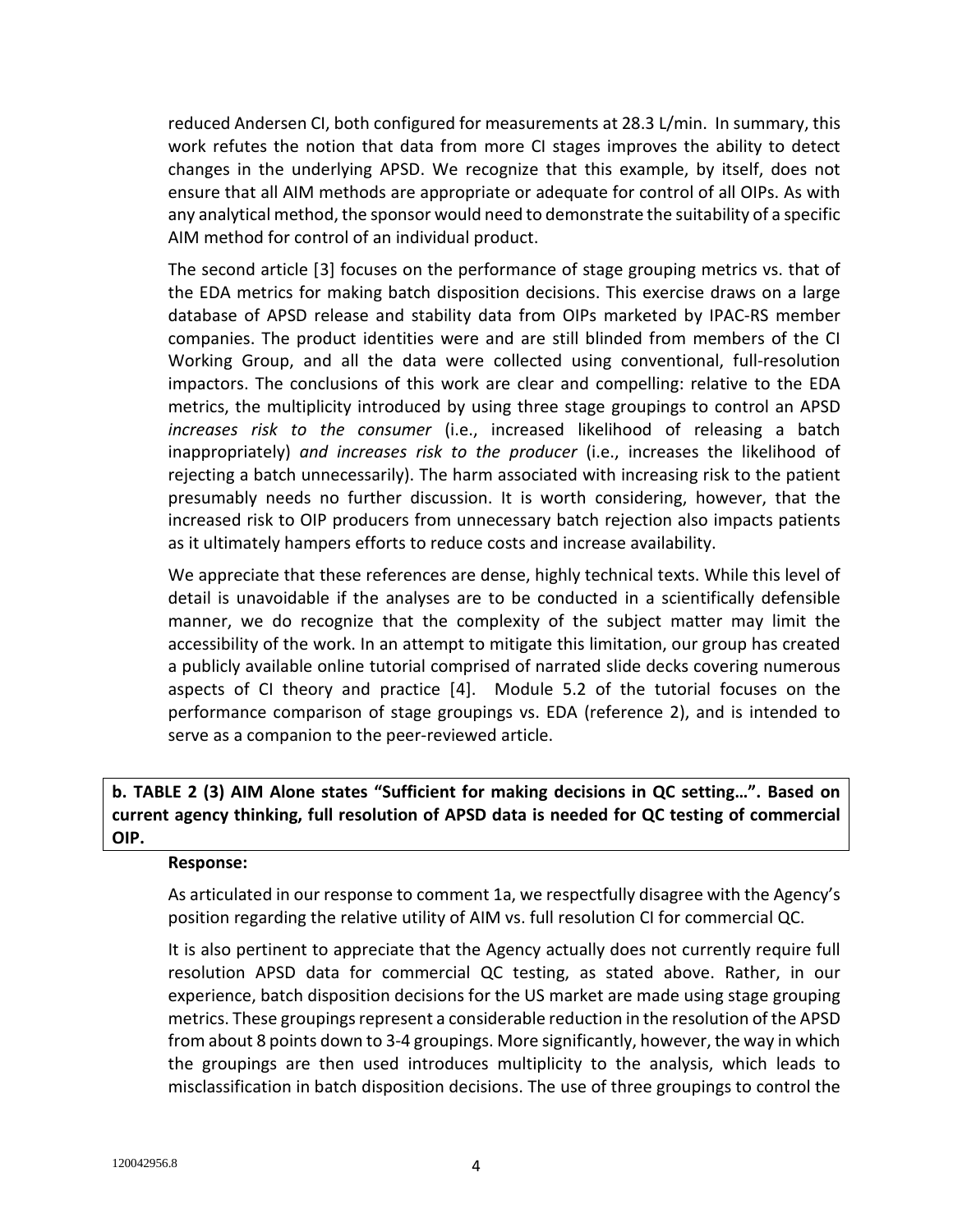size-fractionated portion of the APSD confounds the two orthogonal dimensions of the APSD, namely the total amount of drug and the size distribution of that drug.

So, from our perspective, although the Agency may require full-resolution CI *testing* to be performed, full-resolution CI *data* are not actually used for batch disposition in commercial QC. Perversely, this strategy of QC testing represents the worst of both worlds: it requires significantly more resources than AIM, but is inferior to AIM/EDA for making batch disposition decisions [\[3\]](#page-3-0).

**c. TABLE 2 (4) EDA with AIM states "Can detect APSD changes with sensitivity to those similar to those of other published methods". We suggest that a reference be provided to support this statement. Additionally, clarifying information should be provided about the other published methods.**

### **Response:**

<span id="page-4-0"></span>As articulated in our responses to the previous comments, a number of peer reviewed works [e.g., [5](#page-10-4), [6\]](#page-10-5) demonstrate the ability of AIM/EDA to detect APSD changes with sensitivity similar to those of other APSD characterization methods. Specifically, here the authors were referring to conventional CI methods (e.g., Andersen or NGI based methods relying on either stage groupings or fine particle dose) [\[5\]](#page-4-0).

**d. TABLE 2 (5) EDA with Full-Resolution CI states "Sufficient for making decisions in QC setting…". Based on current agency thinking, considerable evidence is needed before EDA could be considered for use in QC settings.**

# **Response:**

The authors respectfully disagree with the Agency comment. Please refer to the response to comment 1a for detail.

**e. TABLE 2 (5) EDA with Full-Resolution CI states "EDA offers fewer cases of incorrect rejection in batch release." We do not agree with this statement, although that EDA may offer fewer cases of incorrect rejection in batch release.**

### **Response:**

The authors respectfully disagree with the Agency comment. The basis of batch release depends on detecting changes in the underlying APSD, and EDA has been demonstrated to be more sensitive to changes in the APSD than stage groupings to such changes. Moreover, EDA has been demonstrated to have the ability to result in fewer instances of batch misclassification than stage groupings [\[3\]](#page-3-0).

The following plots of operating characteristic (OC) curves and text from [\[3\]](#page-3-0) provide the basis for our response. The first plot shows outcomes and the OC curve for EDA. In each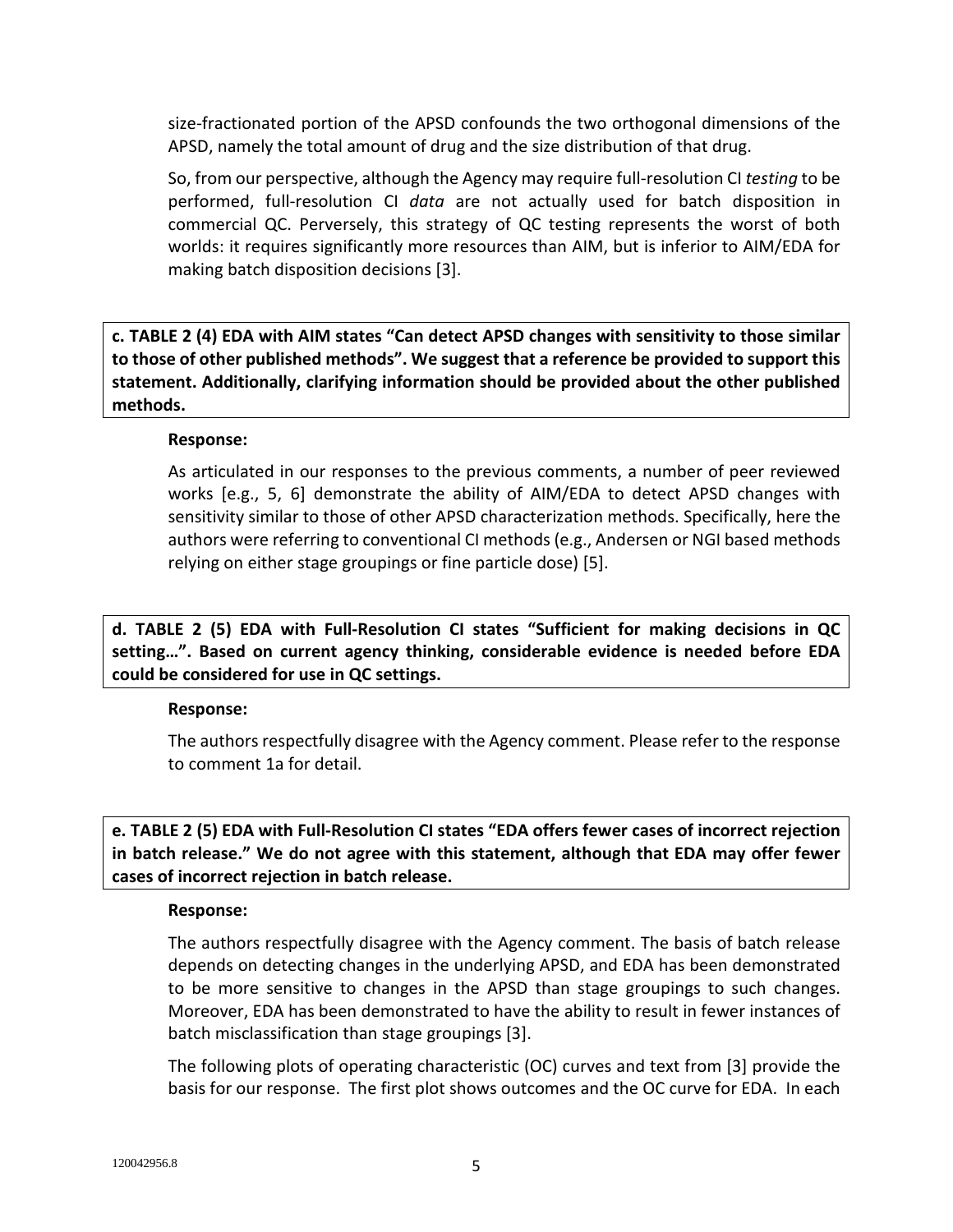of the three-stage grouping plots the stage grouping outcomes and OC curve (dashed green curve) are based on the combined results of all three groups. The OC curve for EDA (solid green curve) is superimposed for comparison.

The blue plot symbols represent the instances of batch misclassification from incorrect batch rejection, quantified in Table 8.9 in [[7\]](#page-10-6) as 20.81% for EDA versus 48.04% for stage groupings, which show that stage groupings result in more than twice the rate of incorrect batch rejections. And as noted in the accompanying text, the nature of the incorrect rejections is reflected in the different shapes of the OC curves, which for stage groupings never reaches 100% at any point within the range of acceptable product characteristics.



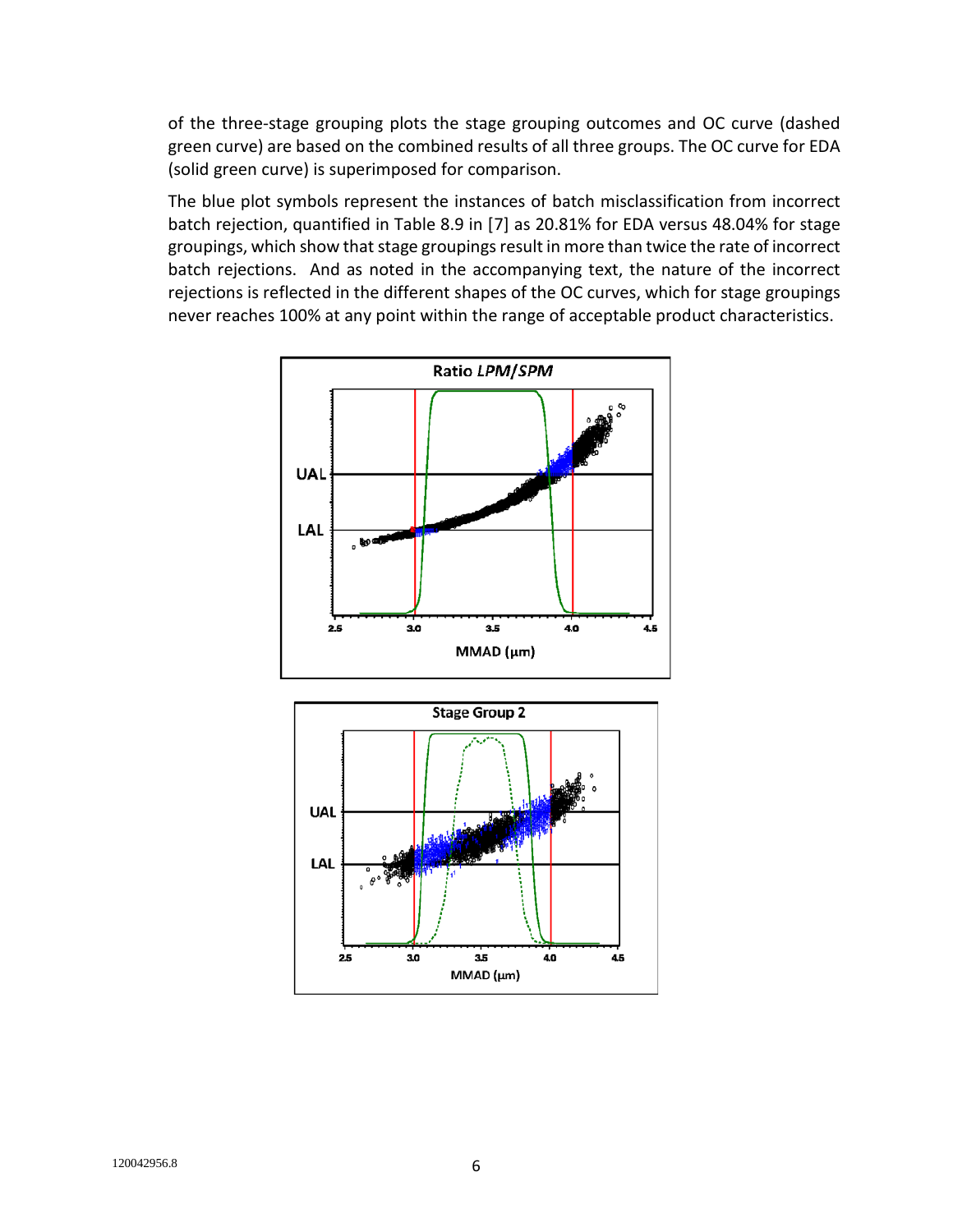

*Incorrect decisions which only occur near the boundaries of the acceptance region produce an OC curve with relatively steep sides and a flat top across the major portion of the acceptance region. This contrast can be observed in the figures by comparing the shapes of the OC curves and the pattern of incorrect decisions. The EDA ratio exhibits a broad flat curve with relatively steep sides compared to the Grouped-Stage OCC, which never attains 100% probability of passing even in the center of the acceptance region. The false rejection outcomes represented by the blue plot symbols occur consistently further away from the boundaries of the acceptance region, and even through the middle of the region for the Grouped-Stage approach than for the EDA ratio approach.*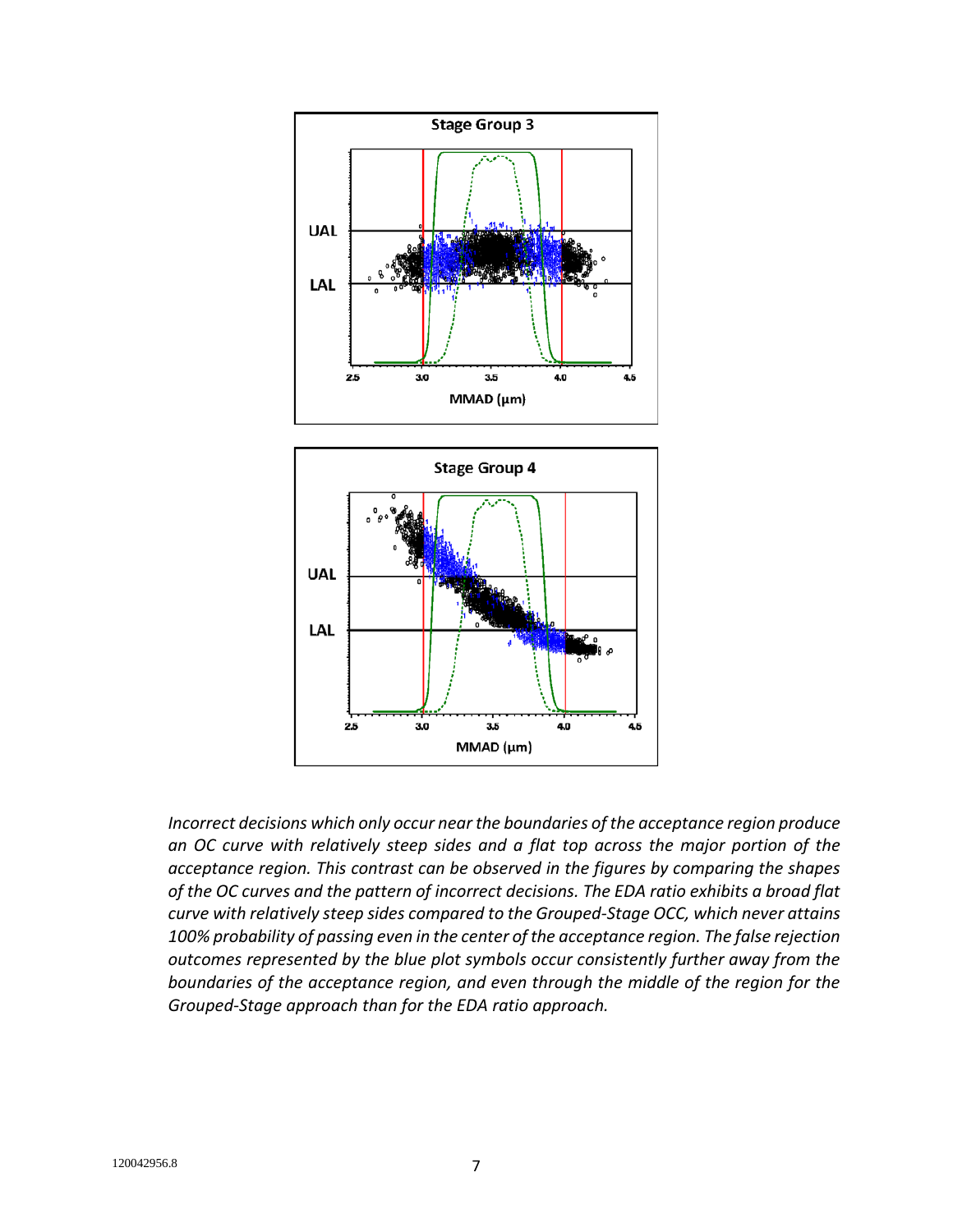**f. The FIRST PARAGRAPH following Table 2 states "…in the product QC environment, individualstage data are seldom reported, and seldom needed." We note that this statement may not always apply, such as in the QC environment when an OOS occurs, individual stage data may be needed.**

**Response:** The authors agree with this comment. Our position is that full-resolution CI should always supplement AIM/EDA in an investigation of OOS/OOT results.

**g. The FIFTH PARAGRAPH following Table 2 states "All are unlikely, and should be explored during the development of a particular product." We recommend the removal of "All are unlikely".**

**Response:** The authors respectfully disagree with the agency comment. Based on widely accepted mechanisms behind aerosol generation and transport, the listed scenarios are indeed highly improbable [[8](#page-10-7), [9](#page-10-8)]. We would welcome discussion on this topic if the Agency requires a more detailed explanation.

**h. FIGURE 2 indicates AIM be used as the primary QC test, with ACI used as the secondary test to probe for OOS results. Based on current agency thinking, considerable evidence is needed before AIM could be considered in QC settings.**

**Response**: The authors acknowledge the current Agency position. The purpose of the stimulus article is to offer the opportunity to improve the current practices of APSD characterization in the context of OIP quality control.

**2. Comments on the AIM AND EDA IN THE PRODUCT LIFECYCLE section,**

**a. THIRD PARAGRAPH states "Shifts in APSD could be detected by using either EDA or the traditional measures of central tendency (i.e. MMAD) and spread [i.e., geometric standard deviation (GSD)…". Based on current agency thinking, MMAD and GSD are thought to be insensitive to detecting shifts in APSD and are not currently used by the agency to detect any APSD shifting.**

**Response:** We understand that the Agency currently does not request MMAD and/or GSD for control of APSDs. Furthermore, we fully acknowledge that in the absence of other metrics, MMAD and GSD are, by themselves, insufficient for APSD control. However, we strongly disagree with the Agency's comment above that MMAD is insensitive to shifts in APSD. It is well understood and widely acknowledged that the MMAD of an aerosol is the single best metric for monitoring shifts in the *aerodynamic size* of the APSD (i.e., whether the APSD is finer or coarser). It tells us nothing about the *amount* of drug delivered (or, more specifically, the mass of drug captured in the impactor stages). However, if calculated appropriately, we contend that MMAD is highly sensitive to changes in the size of the aerosol particles/droplets.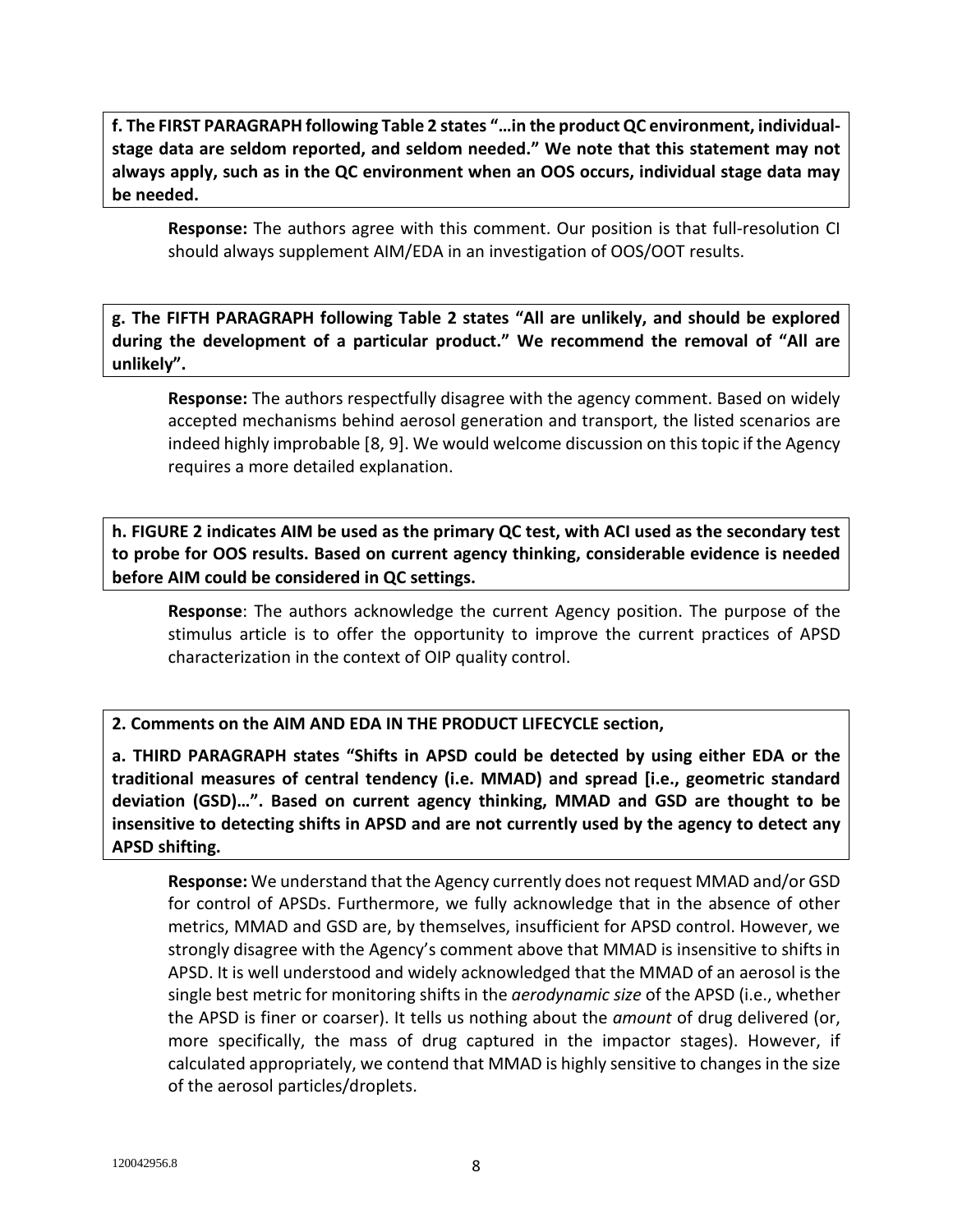As mentioned above, the orthogonality of the size and mass dimensions of the APSD necessitate the use of multiple metrics to adequately characterize or control the APSD. This same orthogonality of size and mass also contributes significantly to the sensitivity of the MMAD to size changes in an APSD. For example, mass-based metrics attempting to control the size of an APSD are inevitably subject to any variability in dose delivery. The MMAD, on the other hand, is independent of the total mass, and therefore does not fluctuate with delivered dose.

**b. THIRD PARAGRAPH states "Later in the lifecycle, the methodology and supporting data for the validated AIM-based procedure are submitted to the regulatory agency(ies) for approval of the OIP as a key part of the in-vitro performance component of the dossier." Based on current agency thinking, considerable evidence is needed before AIM could be considered in QC settings.**

**Response:** The authors acknowledge the current Agency position. The purpose of the stimulus article is to offer the opportunity to improve the current practices of APSD characterization and OIP quality control.

**c. FOURTH PARAGRAPH states "Once the product is commercialized, it is envisaged that the approved AIM and/or EDA-based methodology would become the mainstay for batch release testing." Based on current agency thinking, considerable evidence is needed before AIM could be considered in QC settings.**

**Response:** The authors acknowledge the current Agency position. The purpose of the stimulus article is to offer the opportunity to improve the current practices of APSD characterization and OIP quality control.

**3. In the COMPENDIAL ACCEPTANCE OF AIM AND EDA CONCEPTS section,**

**a. THIRD PARAGRAPH states "By contrast, the US regulatory position concerning OIP quality standard measures seems more amenable to the adoption of AIM and EDA…" We currently do not use AIM or EDA based data for product registration, and there are no current plans to use this data in the near future. We are currently unable to support this statement without reference.**

**Response:** The authors acknowledge the current Agency position. The purpose of the stimulus article is to offer the opportunity to improve the current practices of APSD characterization and OIP quality control.

# **4. General Comment:**

**The agency continues to have similar concerns related to the previous conveyed comments to USP related to the IPAC-RS for "Benefits of Alternative Cascade Impaction Techniques and**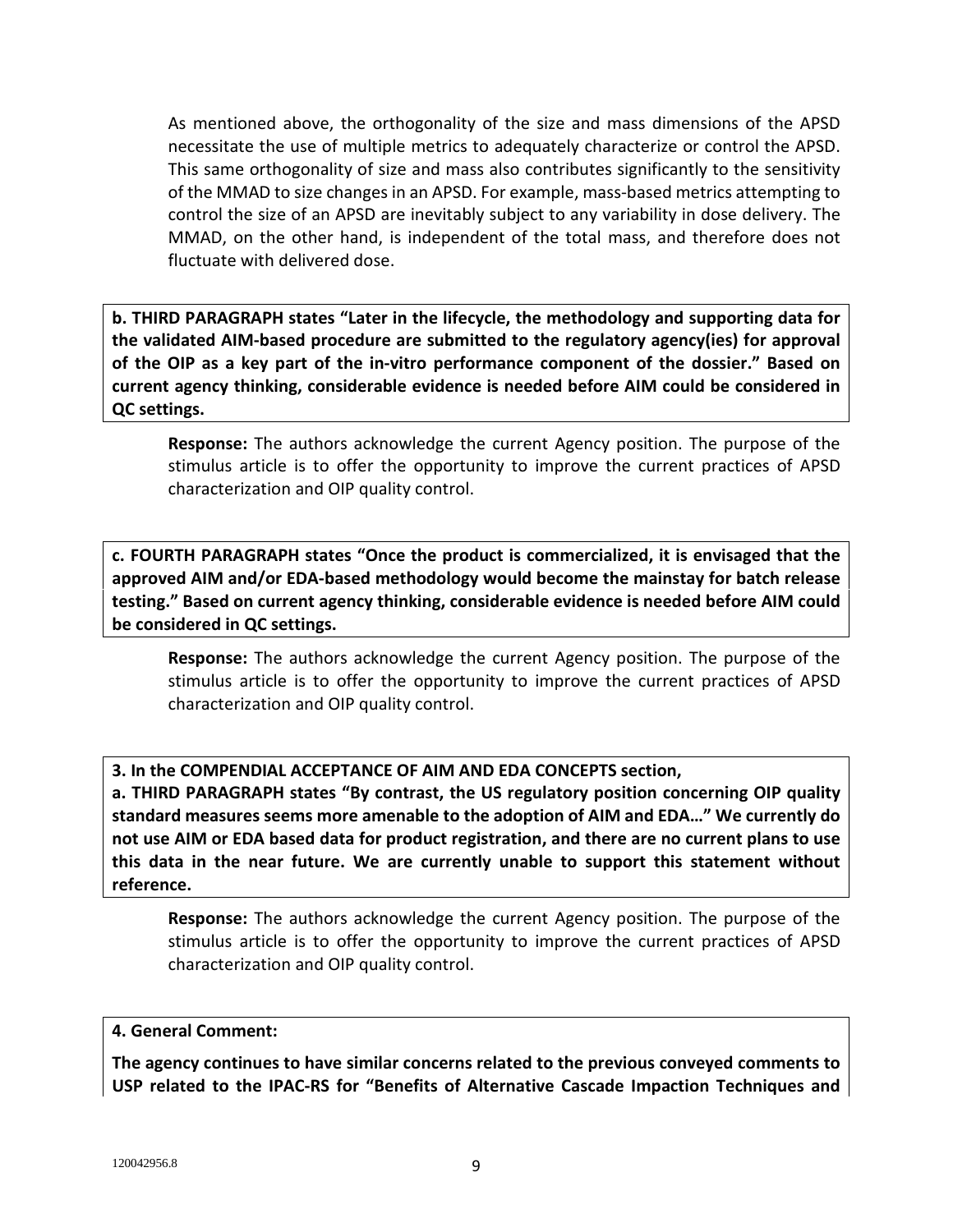**Measurements Related to the Quality Control (QC) Of Aerodynamic Particle Size Distribution (APSD) Of Orally Inhaled Drug Products (OIPS)".**

**Response:** The authors acknowledge the current Agency position. The purpose of the stimulus article is to offer the opportunity to improve the current practices of APSD characterization and OIP quality control.